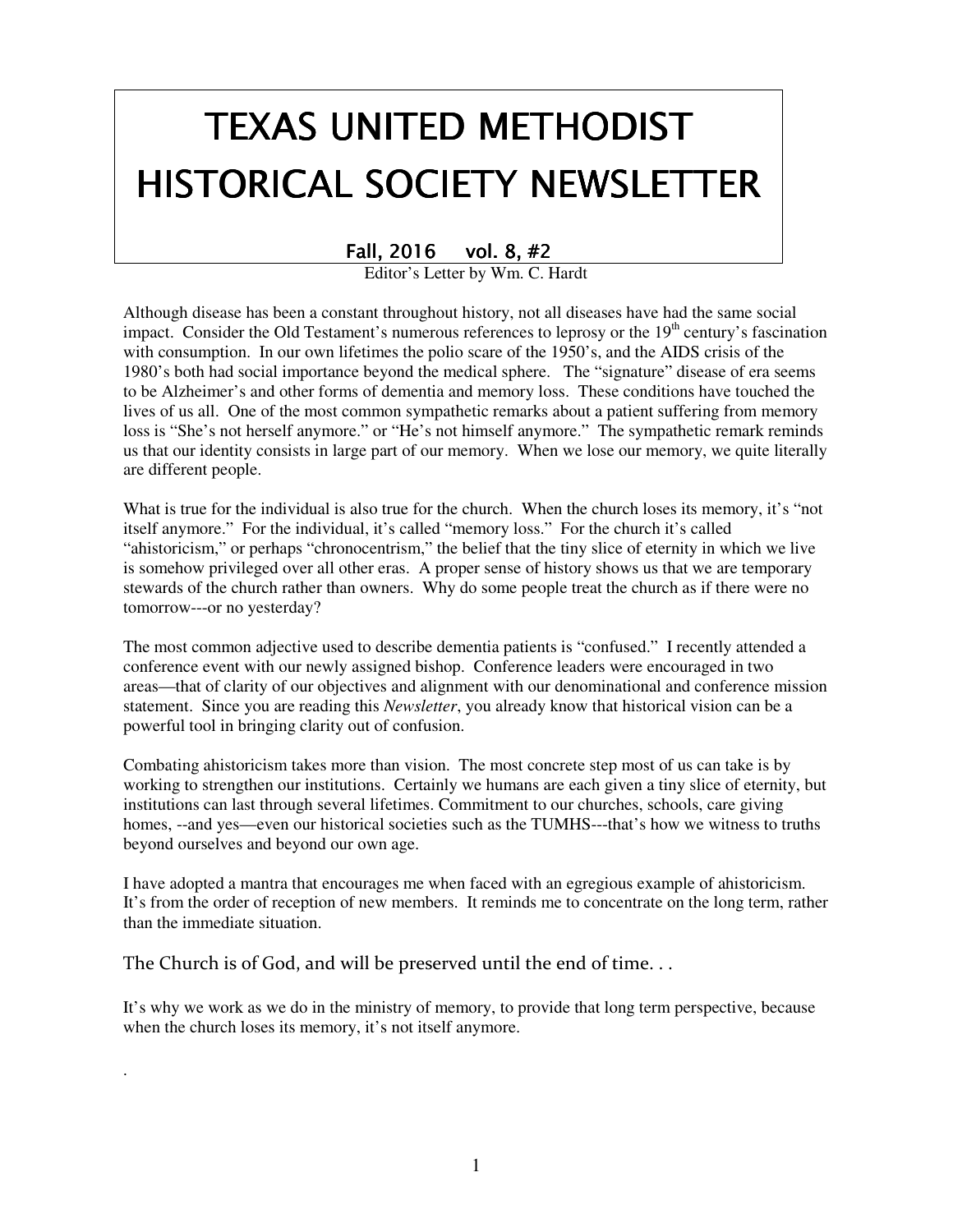## **Save the Date**

We are pleased to announce that Frances Long, SCJ and NTC Archivist has arranged for the 2017 Annual Meeting of the TUMHS to be held at First United Methodist Church of Richardson on April 28 and 29. Schedule and registration details will be printed in the Feb. 1 issue of the *Newsletter*, but you should put the date on your calendar now.

Many of you are already familiar with FUMC Richardson as one of the outstanding churches of the North Texas Conference. Its ministry began in 1886 with 15 charter members. It has had several buildings and now has about 6000 members. Frances Long is the local church archivist. You will want to see the history page on the church web site that has highlights of those archives including full membership records since 1886---a remarkable achievement.

http://www.fumcr.com/history\_timeline

## **Marker Dedication at San Felipe UMC, November 12.**

You have an opportunity to attend an important Texas Historical Commission marker dedication at San Felipe UMC on November 12. The marker text gives a good overview of the importance of the site.

## SAN FELIPE UNITED METHODIST CHURCH

In 1837 the town of San Felipe de Austin was incorporated and the two council built a multi-purpose building to be used as town hall, school, and church on land known as "Constitution Square." The one story building was constructed out of cypress, an extremely long lasting and rot-resistant wood, that allowed the structure to exist today, over 175 years later.

The Methodist group in San Felipe used this building for evening worship even though the building was secularly owned by the town. By 1847, a new town hall was constructed, leaving this building to serve as a church and school only. In this same year the town also added the second floor to the building.

A new Masonic Lodge formed in San Felipe in 1859 and met on the newly-built second floor. Today the ceiling still exhibits a painting of a blue sky with five-pointed stars and on the eastern wall, an "eye of God" painting. In 1880 a new school building was constructed for the town, allowing the first floor of this building to be used solely as a church.

In 1883 a steeple was added and a bell was donated to the church. This building became the Methodists official church and the congregation still meets here today. Up until the 1940s when the building got electricity, the church used oil lamps hung on the walls of the sanctuary for indoor worship. These lamps are still hanging today and are lit every Christmas Eve in honor of the church's history.

A lunch at 11:00 will precede the dedication. For more information contact the editor.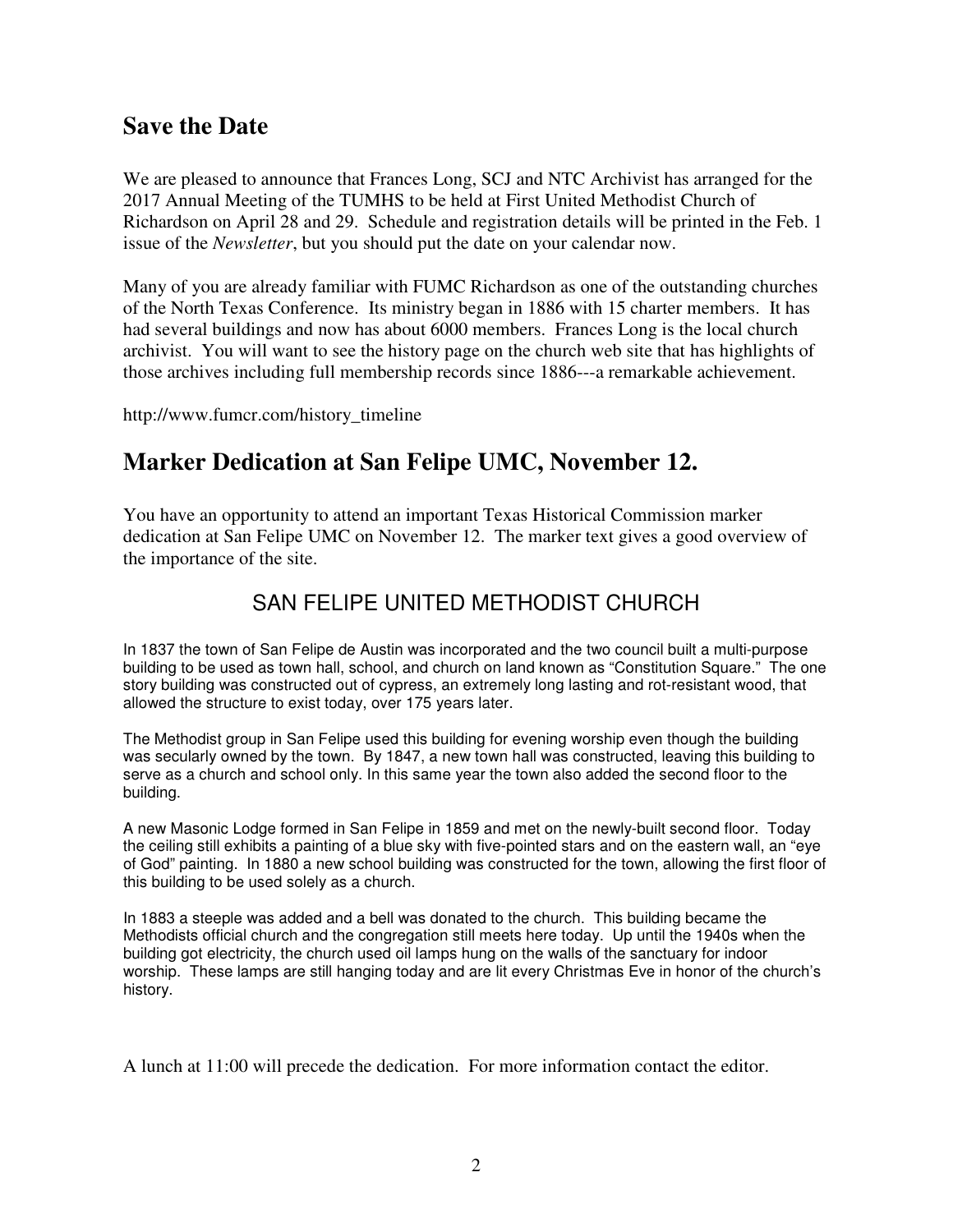## **2016 AWARDS**

The Texas United Methodist Historical Society sponsors two awards. The Kate Warnick Award is for the best local church history published during the preceding year. We are proud to recognize Gonzales UMC in the Rio Texas Conference for this year's award



Warnick Awards Chair, the Rev. Dr. William J. Bryan related interesting episodes for the Methodist heritage of Gonzales and challenged members to encourage churches in their area to write their histories.

The winner's name is inscribed on a plaque at Bridwell Library, Perkins School of Theology. A copy of the history is now available for readers and researchers at Bridwell and at Drew University, home of the General Commission on Archives and History.

For more information, contact the Warnick Award Chair, Dr. William J. Bryan at the address below..

The Walter Vernon Student Essay winter for 2016 is the Rev. Mark Grafenreed, who wrote his essay under the direction of Dr. Ted Campbell of Perkins.

The Rev. Grafenreed, who is currently serving in the chaplaincy at Methodist Hospital, Sugarland, wrote on the process of desegregating the Houston Methodist Hospital.

The essay highlights the contribution of both lay and clergy members of the Texas Annual Conference in the 1960s, and makes use of both archival and interview research.

Rev. Grafenreed presented his paper to the annual meeting of the TUMHS in Lubbock on Oct. 7. Here is President Garry Nall congratulating the winner.



For more information about the Vernon Essay Award, contact Dr. Bob Monk at the address below.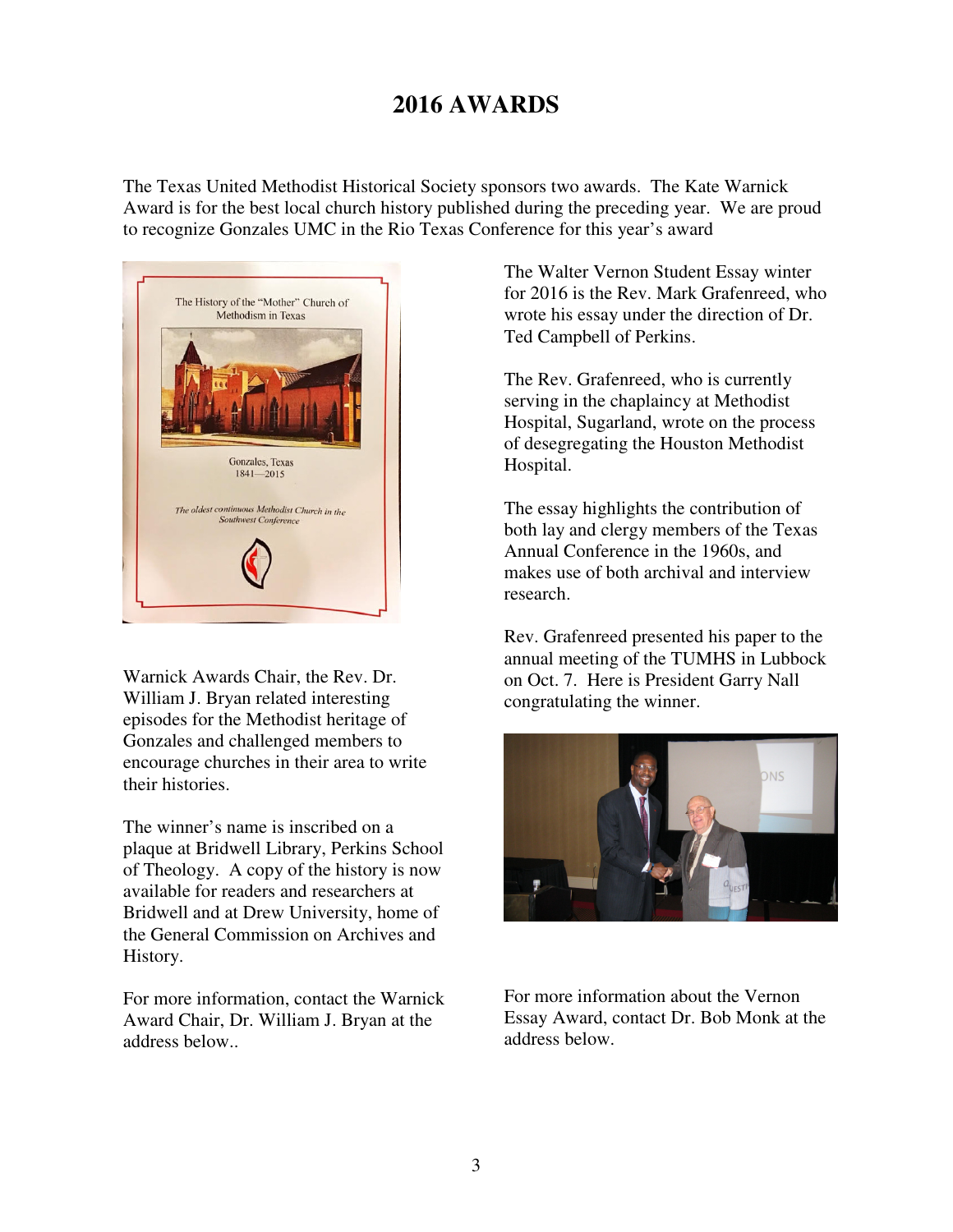## **News From SMU**

Tim Binkley, Archivist at Bridwell Library, has shared one of the most exciting developments in Methodist history in years. He and other archivists including Chris Brown at Centenary and Calvin Scott at the Central Texas Conference have been engaged in digitizing conference journals and General Minutes.

Tim has compiled a list of digitized conference journals from the conferences that make up the South Central Jurisdiction.

The list also includes digitized General **Minutes** 

It may be found at

http://www.smu.edu/- /media/Site/Bridwell/Find/Annual-Conference-Journals-Available-Online-10, d-,31,-d-,16.ashx?la=en

## **Historic Church Pictures**

Each issue contains the picture of some historic church and asks readers to identify it.

The Summer 2016 issue contained the image below. It is the Methodist Church building in Thalia, Foard County.

Thalia is one of the many Texas places that reflects the optimism of the settlers who streamed into western Texas in the late 19<sup>th</sup> century. The removal of the Comanche and Kiowa, the original inhabitants, and the construction of the Fort Worth and Denver City Railway made it possible for farmers to stream into fertile lands. Towns sprang up like mushrooms after a rain all along the route.

About 20 miles southwest of Vernon, developers laid a town. Their chosen name of "Paradise" was rejected by the Post Office so the name was changed to Thalia, Greek for "blooming" or "luxuriant."

Oil discoveries in the area in the 1920s resulted in enough population for incorporation in 1926, but by 1943 population decline led to the closing of the school.

Thalia's main claim to fame is in the works of Larry McMurtry who used the name in some of his most famous novels. That's certainly appropriate since Thalia was also one of the nine Muses of the ancient Greeks. She was the Muse of comedy. (photo credit: Beryl Waddell)

Here is the next historic church for you to identify:



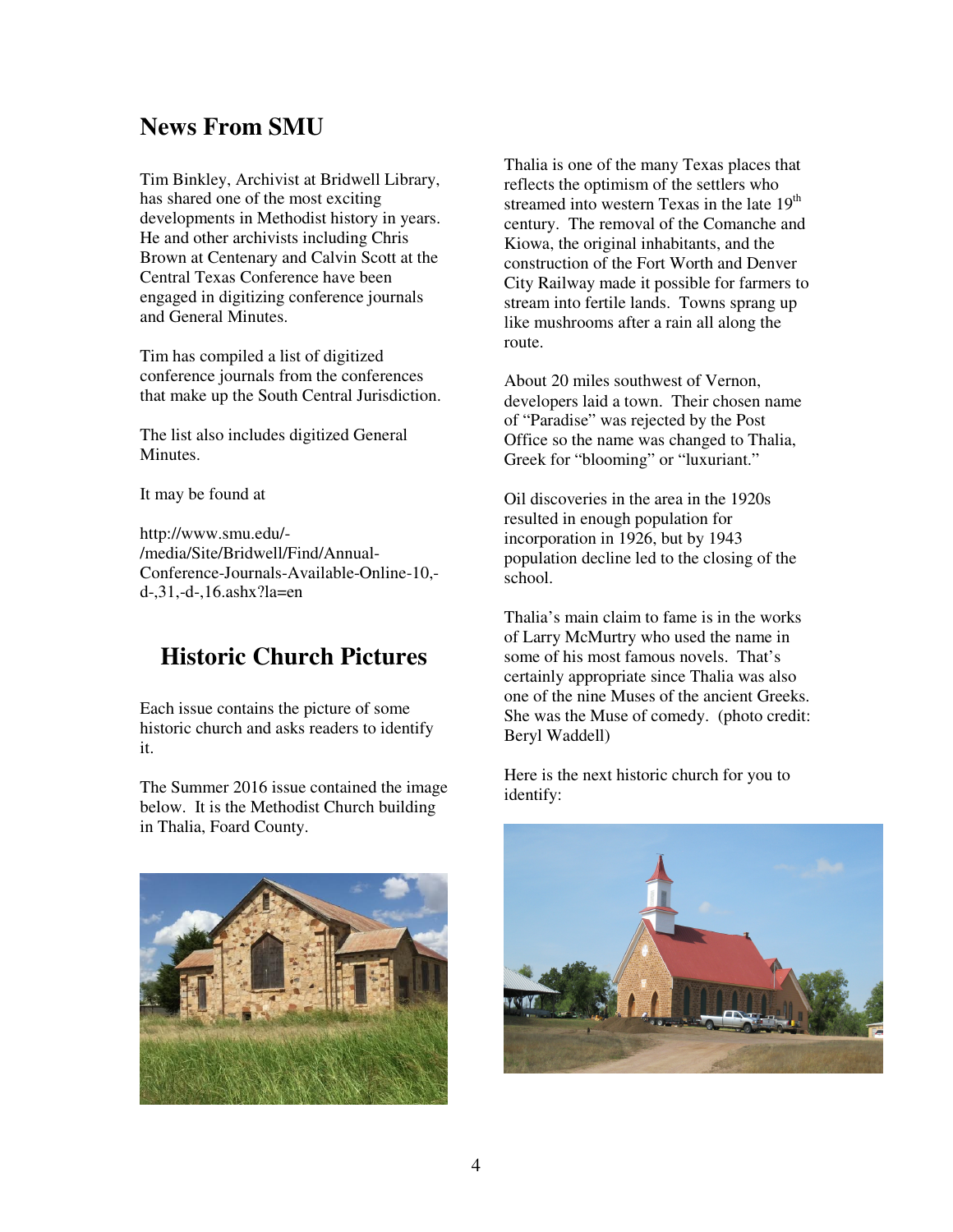#### **MANY THANKS**

The South Central Jurisdictional Convocation of Archivists and Annual Meeting of the TUMHS took place in Lubbock the first week of October.

Once again our friends in the Northwest Texas Conference demonstrated how they got their reputation for hospitality.

**Beryl Waddell**, Archivist for the NWT Conference, and her committee attended to every detail so that attendees enjoyed entertainment and education in true West Texas style.

Beryl has shared the names of the hosts so that we can thank them.

**Bishop Earl Bledsoe** who provided enthusiastic support

**Vi Zeeck**, FUMC-LBK Historian & A&H Commission Member

**Pam Allison**, FUMC-LBK Historian

**Martha Webster**, FUMC-LBK Historian & A&H Commission Member

**Zandra Luttrell**, A&H Commission Chairperson & Lubbock District Historian

**Annette Nall**, POLK Street UMC member

**Dr. Garry Nall**, A&H Commission member President Of TUMHS

**Troy Ann Dennis**, a former colleague

**Wanda White**, FUMC-LBK member

 Supported by A&H Commission members of the NWTX Conference: **Alwyn Barr, Mary Brownlow, Rev. Rusty Dickerson**, **Sara Dunnam, Pauline Gwyn, Dr. Robert Monk, Rev. Bob Sawyer**, and **Judy Sherrod**

**Leia Williams**, Director of Discipleship and Communication at the NWTX CSC

**Levi McKay**, Video Production Specialist & Photographer

**The Nurture, Equip, and Conference Leadership Teams** of the NWTX **Conference** 

**Bishop Jimmy Nunn**, Oklahoma Conference

**Rev. Wendell Horn**, NWTX Conference

**Rosemary Prumer**, NWTX CSC Office manager

We also would like to thank the **TUMHS officers** who completed their term of office at the annual meeting.

#### **Garry Nall,** President

(Garry was honored on Oct. 27 by the West Texas Historical Association with the endowed Garry L. Nall Lectures Western History. Congratulations on this great honor.) **Dan Flores**, Vice-President **Barbara Hugghins,** Secretary

The newly elected officers are named in the Directory, below.

#### **Good News!**

The Texas Conference Archival Building is on schedule. Watch this space for an invitation to the consecration service----we hope in January---I'll send a special invitation to the *Newsletter* email list.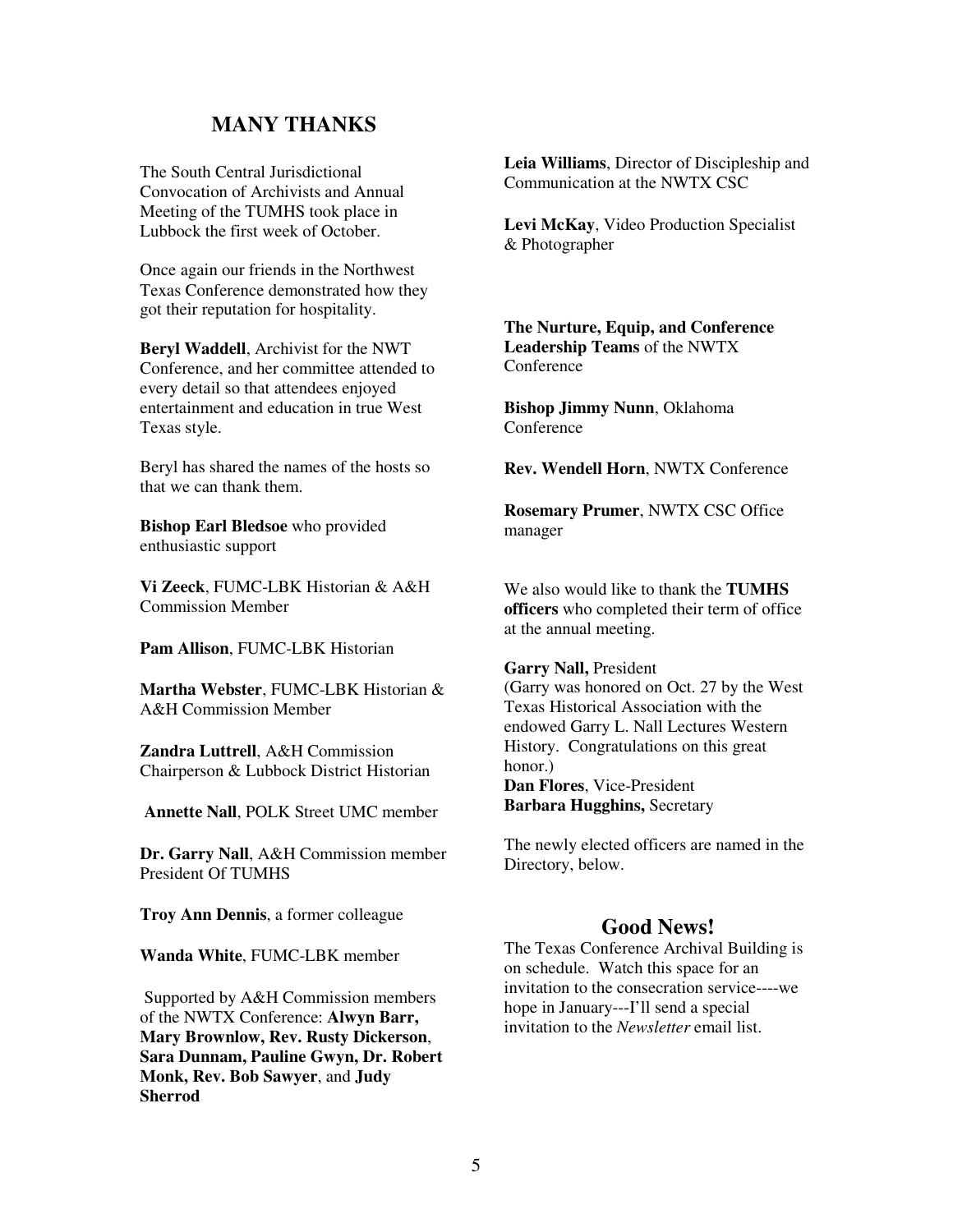## **Directory**

#### **President/***Newsletter* **Editor**

Wm. C. Hardt 10375 New Wehdem Rd. Brenham, Tx 77833 979-830-5210 wchardt@gmail.com

#### **Warnick Awards Chair**

Rev. Dr. William J. Bryan III P. O. Box 750133 Dallas, Tx 75275 214-768-4900 wbryan@smu.edu

#### **Vice President**

#### Timothy Binkley

Bridwell Library PO Box 750476 Dallas, TX 75275 214-768-1989 tbinkley@smu.edu

#### **Secretary**

C. D. and Freda Barrington 3139 Whitewing Lane San Antonio, TX 78230-4441

 CD: 210-601-2687 cbarnsatx@gmail.com

 FV: 210-872-1733 fbarnsatx@gmail.com

#### **Treasurer**

Stewart Caffey 5426  $89^{th}$  St. Lubbock, Tx 79424 scaffey3958@gmail.com

#### *Heritage Journal* **Editor**

Rev. Dr. Robert W. Sledge 3141 Chimney Circle Abilene, Tx 79606 rsledge@mcm.edu

## **Walter Vernon Essay Contest Chair**

Robert Monk 3232 Heritage Lane Abilene, TX 79606 325-692-3623; 325-201-3137 (cell); rcmonk9@gmail.com